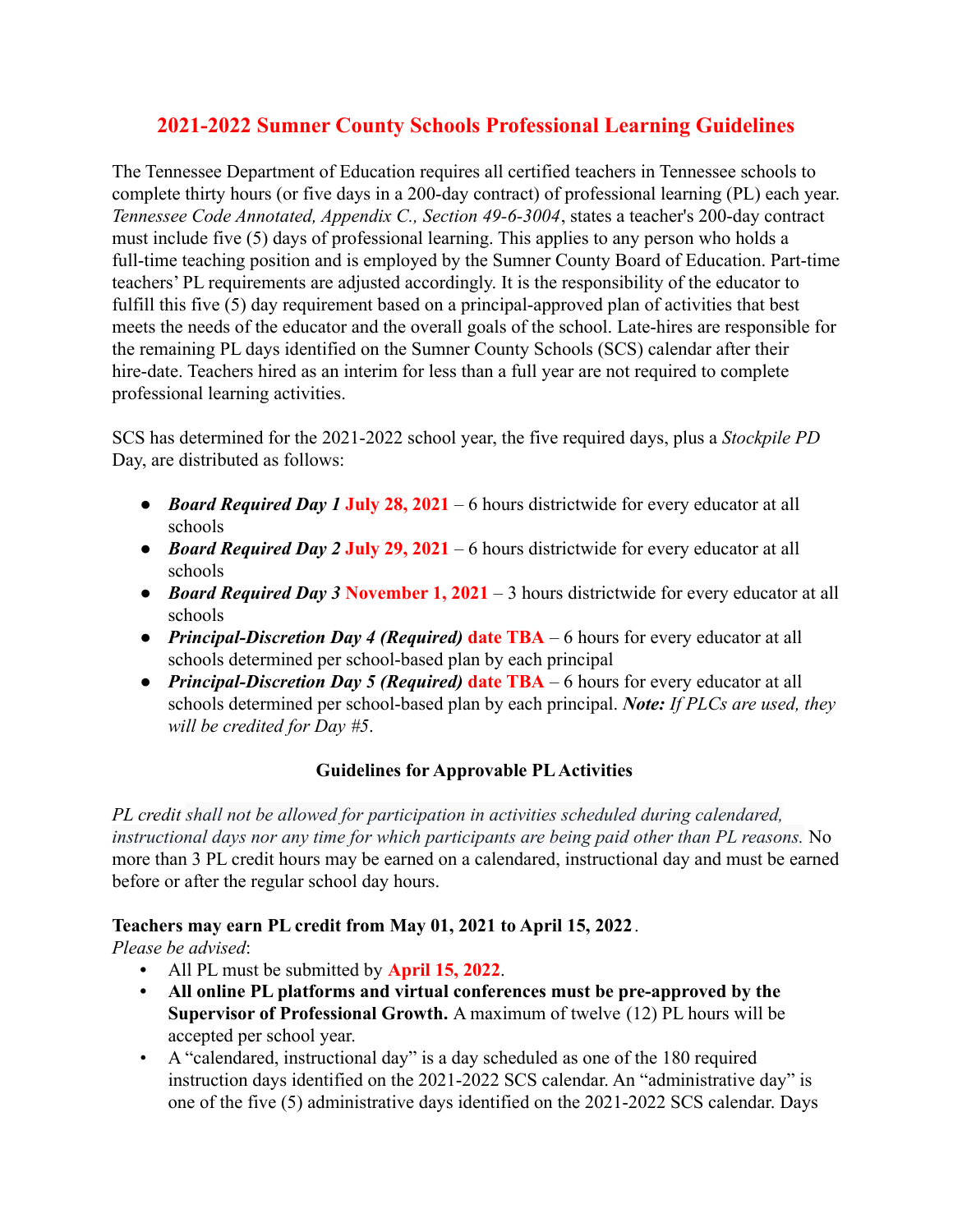designated as professional learning days receive a maximum of six PL hours. Calendared, instructional days and administrative days are limited to three (3) hours or less for PL. The 2021-2022 SCS calendar can be accessed on the SCS website or through the following link: <https://sumnerschools.org/index.php/calendar>

- **• The** *Stockpiled* **Professional Development Day on May 3** is a stockpiled day approved by the TDOE to be used as one of the 180 calendared instructional days for professional development. No PL hours can be earned toward the required 30 hours during the regular school day hours on this date.
- **•** Inclement weather days are paid, calendared days; therefore, PL hours accrued on inclement weather days are limited to three (3) hours or less before or after regular hours.
- **•** PL credit cannot be earned for participating in any training for which the educator receives a stipend or additional compensation.
- **•** The presentation or facilitation of training for Sumner County teachers garners time-for-time credit for the first time the session is presented. No time-for-time credit is given for facilitating a PLC.
- **• PLCs:**
	- o Must consist of a minimum duration of *one* hour with a maximum of **two** hours. No time for less than one hour per given meeting will garner PLC credit. Time above two hours per given meeting will receive no more than two hours.
	- o Cannot be completed on a full PL day where teachers already receive six hours
	- o Because PLCs are designed to be a collaborative learning discussion, no presentation time-for-time hours can be earned for PLCs.
	- o Timeline for PLCs submissions:
		- **October 29, 2021** for all first quarter PLCs
		- **January 28, 2022** for all second quarter PLCs
		- April 1, 2022 for quarter three and four PLCs
- **•** When attending any district-provided PL session, regardless of location, all educators must make childcare arrangements away from the session site. **No children will be allowed at any SCS district-led PL**.
- **•** Educators must attend the entire session to receive any PL credit. **No PL credit will be given for arriving late, leaving early, or partial attendance in any capacity of a PL session**.
- **• PL Plan Alternative Trainings:**
	- **o Substitutions may not be authorized for** *Board Required Days* **July 28, July 29, and November 1, 2021 at the building level.** In the case of a rare, extenuating circumstance where a substitution might be considered for Board Required Days, contact Dr. Jeff Yawn, *Professional Growth Supervisor,* prior to the Board Required date or within two weeks of the missed date in the case of an unforeseen emergency. If approved, a PL Plan Alternative Training for a Board Required Day will be sent directly from the Teacher Center*.*
	- **o** All PL trainings outside the district required pre-approval from the teacher's Principal and the SCS *Supervisor of Professional Growth*. A PL Plan Alternative Training must be submitted prior to the training event. Substitutions can only apply to *Required Principal-Discretion Days #4* **and/or** *#5*. All documentation,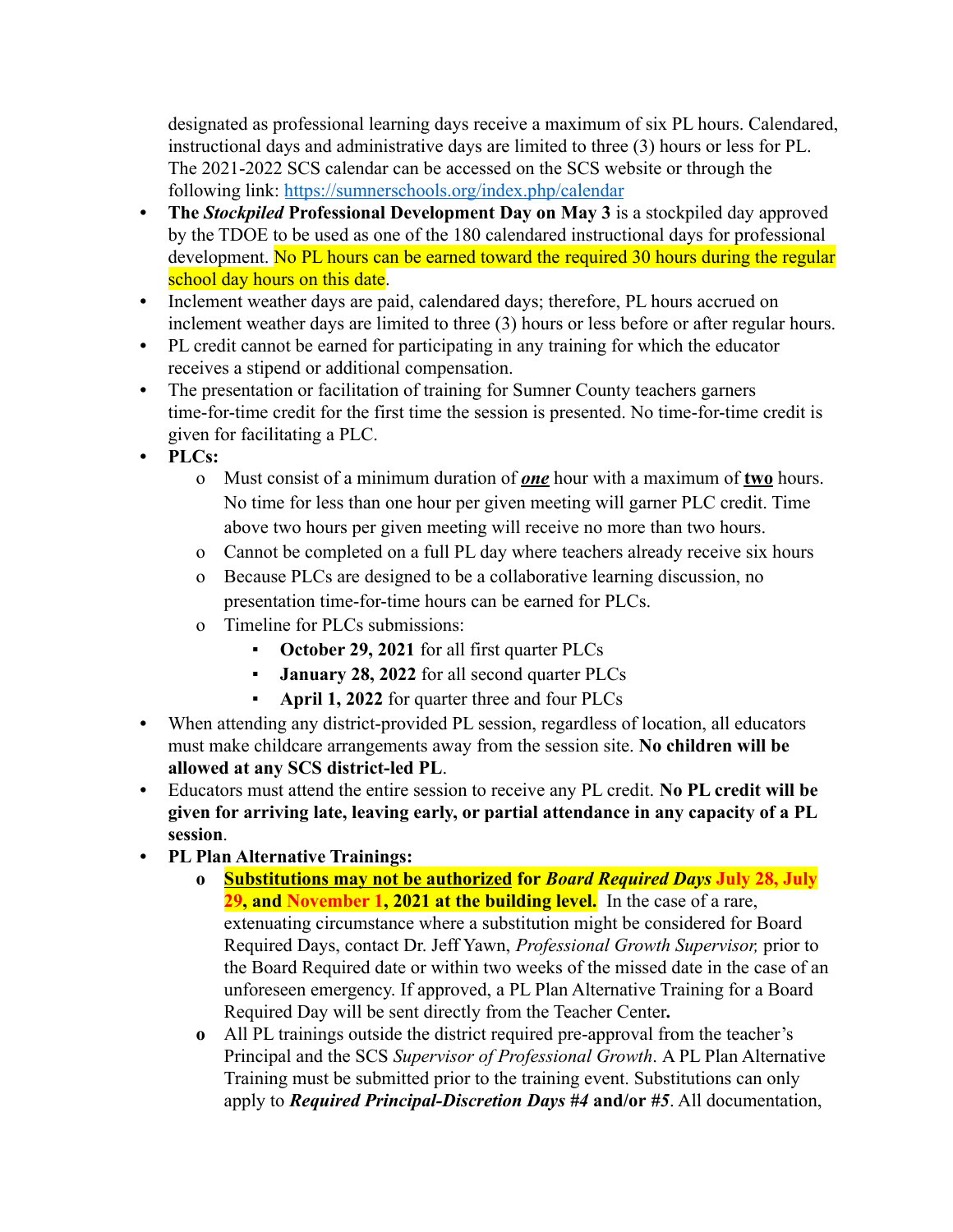including a copy of the original substitution form for proof of attendance, should be submitted to the Teacher Center within two weeks after the event. Substitution forms can be located on the Teacher Center website or the following link: update!

**o** All trainings not listed in the school PL plan for 2021-22 for *Required Principal-Discretion Days 4* **and/or** *5* must submit a PL Plan Alternative Training Form. PL Plan Alternative Training forms can be located on the Teacher Center website or the following link: [PL Plan Alternative](https://sumnerschools.org/images/Teacher_Center/2021/2021-2022_SCS_Substitution_Form.pdf) Training Form (https://sumnerschools.org/images/Teacher\_Center/2021/2021-2022\_SCS\_Substit ution\_Form.pdf)

## **● Book Studies**

#### **There are four approved book study options:**

- 1. *Group Discussion Board*
- 2. *Face-to-Face Group Collaborative*
- 3. *Independent Study*
- 4. *Districtwide Discussion Board*

#### **All SCS book studies will have these commonalities:**

- Principals designate a book study facilitator (principal, assistant principal, lead educator, teacher leader, department chair, etc.) to coordinate and evaluate the online discussions or lead face-to-face collaboratives
- Utilizing the book's contents, responses and prompts should:
	- o be detailed and observable
	- o push participants to link specifics and expand participant pedagogy
	- o take actionable steps toward classroom instruction
- All book studies will be ongoing over the course of multiple meetings or discussion posts and responses
- There is a cap of six professional Learning (PL) hours per school year for book study participation
- Only full credit for the completion of the entire book study will be given
- Additional PL hours or extended contract hours can be earned for facilitating a book study (contact the Teacher Center for specific details)
- Require principal approval for principal-discretion days (Required PL Days 4 or 5)
- Book studies are completed, and all paperwork is submitted to the Teacher Center on or before **March 15**

#### **Criteria for book studies:**

## *1. School-based Group Discussion Board*

**Description:** *Option 1 will of er a school-based, group book study through an online discussion board. Participants will take an in-depth look into the components of principal-approved books through answers and responses to prompts by a book study facilitator(s).*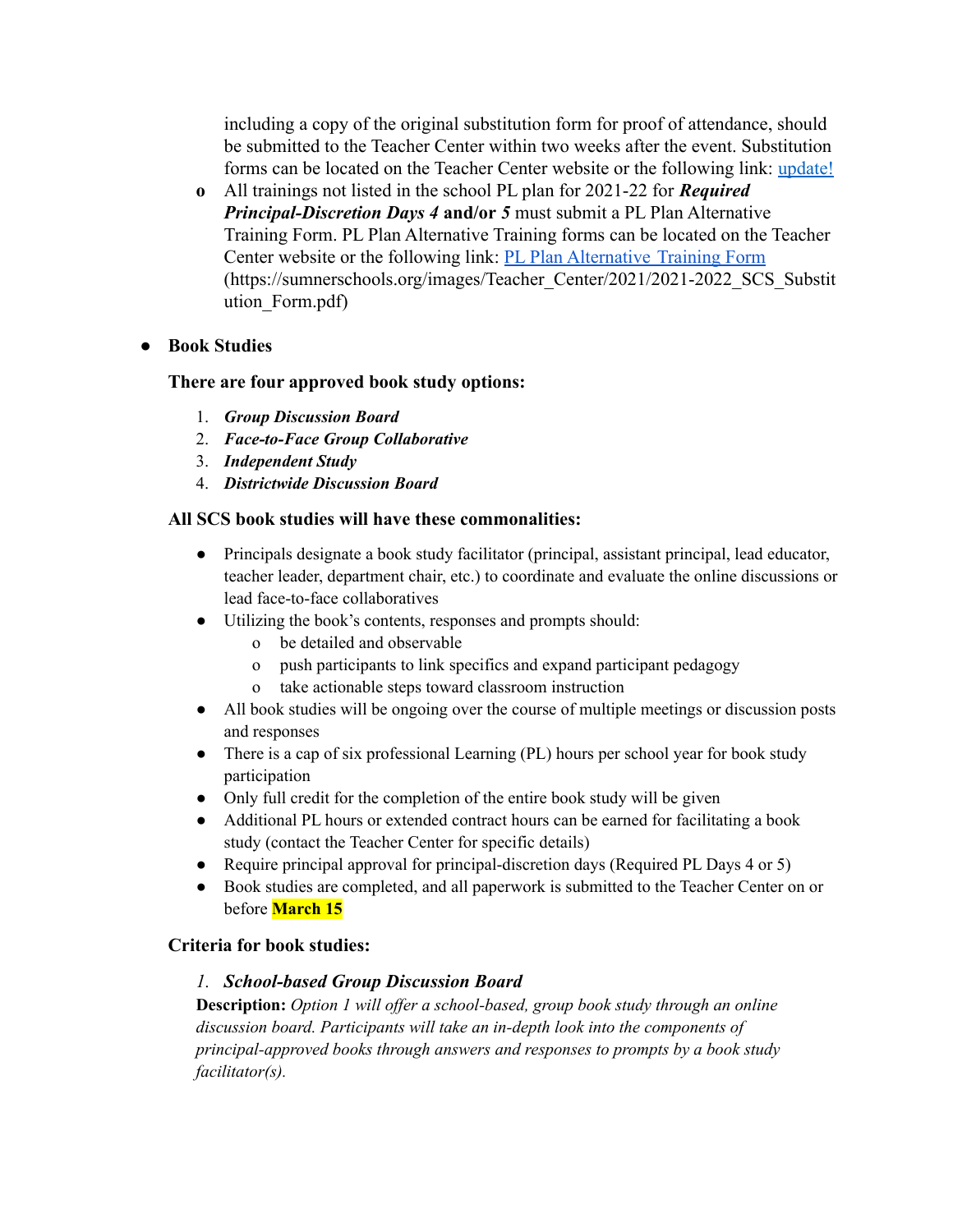- A minimum of three sectional writing prompts is required from the educator's perspective. Each prompt should address approximately one third of the book.
- In addition to the three sectional prompts, a final application prompt will connect the book to the following:
	- o *immediate next steps* (in the next three weeks);
	- o *long-term next steps* (next semester or next year).
- All responses should include multiple textual references with page citations.
- All components of the SCS book studies commonalities are met.
- A *Book Study Completion Form* is submitted to the Teacher Center upon the conclusion of the book study. Sign-in sheets from any optional face-to-face meetings that might be held during the book study should accompany the *Book Study Completion Form.*

# 2. *Face-to-Face Group Collaborative*

**Description:** *Option 2 will be a school-based, group book study through face-to-face interactions. Participants will take an in-depth look into the components of principal-approved books through answers and responses to prompts by a book study facilitator(s).*

- A minimum of one hour in length is required for all collaborative meetings.
- A minimum of four hours of contact time should be spread over the course of at least three ongoing meetings (e.g. hour durations of:  $1-1-1-1$ ;  $1-1-2$ ;  $1-2-1$ ;  $2-1-1$ ).
- The facilitator will prompt discussions that connect the book's specifics to prompts identified in the SCS book study commonalities.
- Each participant will complete a written component that connects the book to the following:
	- o *immediate next steps* (in the next three weeks);
	- o *long-term next steps* (next semester or next year).
- Conversations should include multiple textual references with page citations.
- All components of the SCS book studies commonalities are met.
- A *Book Study Completion Form* is submitted to the Teacher Center upon the conclusion of the book study. Sign-in sheets from all face-to-face meetings held during the book study and all written responses from each participating teacher should accompany the *Book Study Completion Form.*

## 3. *Independent Study*

**Description:** *Option 3 will be an independent book study facilitated by the Teacher Center. Participants will take an in-depth look into the components of principal-approved books through answers and responses to prompts by a Teacher Center facilitator(s).*

- Before a book study begins, a *Book Study Form,* approved by the principal, is submitted to the Teacher Center.
- At the end of the book study, a copy of the book and a hard copy of the educator's written responses will be submitted to the Teacher Center. The book will be returned to the principal.
- The template for the independent book study is as follows: o Write a summary of the book including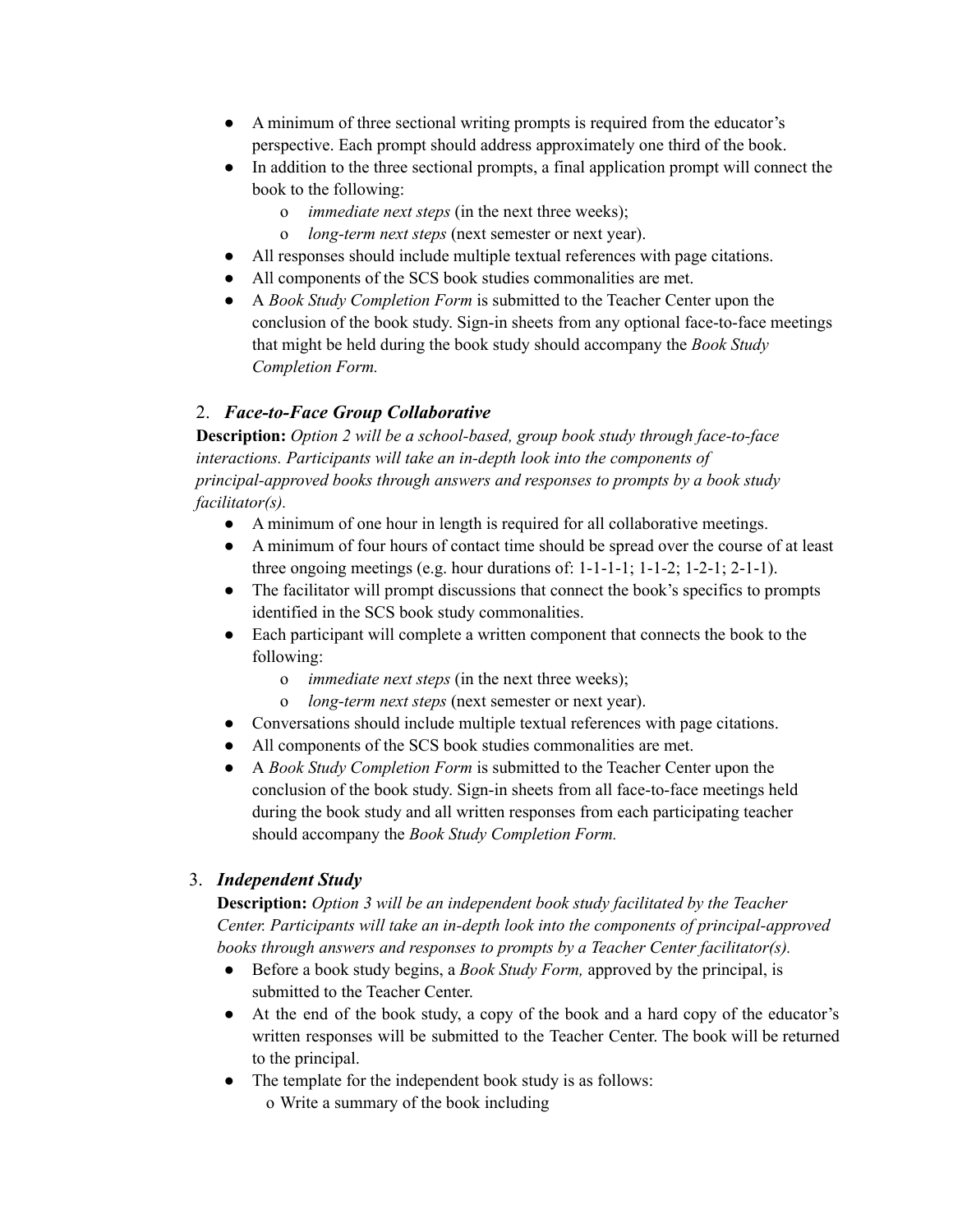- The major theme of the author and
- Three specific examples, case studies, and/or applications that the educator found particularly interesting or relevant and why. This should include the page numbers on which the examples are found.
- o Choose three of the chapters in the book to explore. A detailed for each chapter paragraph should explore following:
	- How does this chapter relate to the author's central theme and/or purpose?
	- How is this chapter's content directly applicable to his/her individual classroom?
- o Select two chapters to dig deeper and develop a paragraph for each that connects the book to the following:
	- *immediate next steps* (in the next three weeks);
	- *long-term next steps* (next semester or next year).
- Contact the Teacher Center for more information.

# 4. *Districtwide Discussion Board*

**Description:** *Option 4 will of er multiple districtwide, group book studies through an online discussion board. Participants will take an in-depth look into the components of books approved by the Professional Growth Supervisor through answers and responses to prompts by a Teacher Center book study facilitator(s).*

● Search *Sumner County Schools PL* for *Districtwide Book Study* options or contact the Teacher Center for more information.

## **Non-approvable activities for PL (this is not a comprehensive list):**

- Conferences or workshops scheduled on a calendared, instructional school day when schools are closed for inclement weather or other events which use stockpiled time
- Visits to exhibits, historical sites, theatrical performances, movies, personal trips, and other activities not specifically intended to enhance the educator's effectiveness
- Workshops or activities which have not been pre-approved
- Parent-Teacher Conferences
- Teachers working in their classrooms
- Putting grades on permanent record forms
- Business meetings for professional associations
- Coaching or cheerleading clinics
- College courses for credit

This link contains more information about state guidelines: <https://www.tn.gov/education/lea-operations/inservice-guidelines.html>

## **Non-approvable activities for PL (this is not a comprehensive list):**

• Conferences or workshops scheduled on a calendared, instructional school day when schools are closed for inclement weather or other events which use stockpiled time